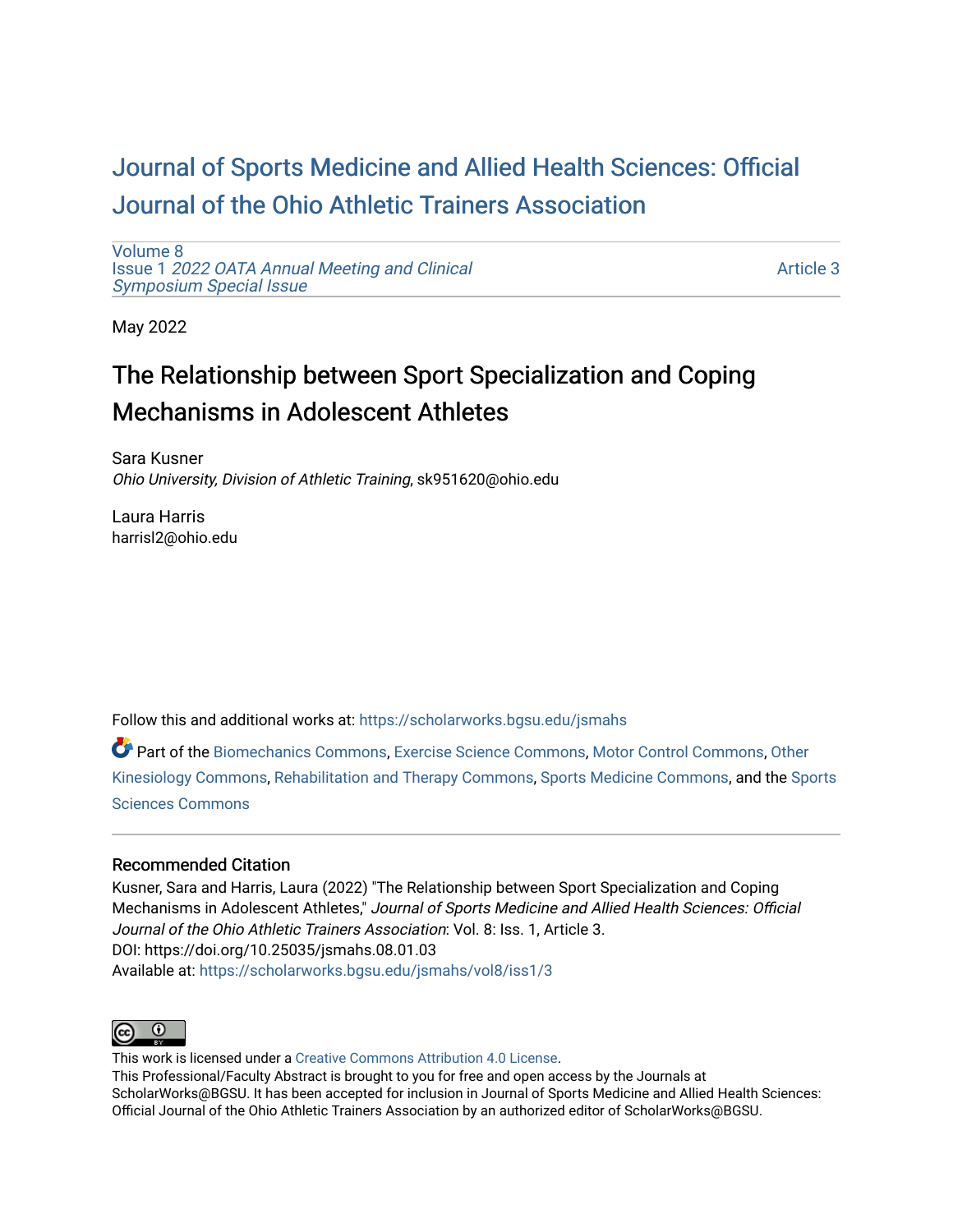# **The Relationship Between Sport Specialization and Coping Mechanisms in** *Adolescent Athletes*

Sara Kusner AT; Laura Harris Phd, AT Ohio University, School of Applied Health Sciences and Wellness, Division of Athletic Training

## *OBJECTIVE*

(1) To describe the coping mechanisms of adolescent athletes as emotion-focused, problem-focused, or avoidant-focused coping before and after injury or illness, and (2) to compare the perceived adolescent coping mechanisms across sport specialization levels (i.e., low, moderate, or high).

#### **DESIGN and SETTING**

A prospective cohort study using survey methods to investigate sport specialization and coping mechanisms in adolescents.

## *PARTICIPANTS*

Adolescent athletes, 12-18 years old, were recruited from an elite soccer academy and a large public high school during the Spring and Fall 2021 seasons. To be included participants had to on an active roster and healthy. For baseline data collection, 70 athletes (47 males, 23 females) chose to participate and completed the demographic questionnaire, Coping Inventory for Stressful Situations-Situation Specific Coping (CISS-SSC), and Sport Specialization Scale. The athletes were monitored during the duration of their respective seasons for injury or illness. Those that missed at least 3 days of sport participation, including one game, due to injury or illness completed the CISS-SSC a second time upon follow-up  $(n=7, 7 \text{ males})$ . The average age at baseline was  $15.31 \pm 1.35$ , and at follow-up was  $16.17 \pm 1.07$ .

## *INTERVENTION*

Qualtrics was used to administer the baseline assessment, which included a demographic questionnaire, the CISS-SSC and Sport Specialization Scale. Qualtrics was used at follow-up to administer the CISS-SSC. The CISS-SSC is a 21-item instrument that classifies participants as avoidance, emotionfocused, or task-focused based upon the highest reported score per category. The CISS-SSC has been validated in an adult population and has reported Cronbach alpha values between 0.68-0.92. The construct reliability for the CISS-SSC has been reported greater than 0.70 with test-retest reliability between 0.51-0.73. The Sport Specialization Scale is a 4-item instrument that categorizes participants as low, moderate, or high specialization. The 4-items are scored dichotomously (i.e., yes or no). Each "yes" answer is scored as "1," with the total scores summated to categorize the specialization level. No validation or reliability measures have been reported.

## *MAIN.OUTCOME.MEASUREMENT*

Demographic information was reported for the entire sample. A one-way ANOVA was conducted for each dependent variable (i.e., coping strategy) by sport specialization. For the secondary analysis the independent variable time and the dependent variable coping mechanism (i.e., task, emotion, and avoidance) were analyzed by paired t-tests. Hedge's g effect size was calculated for any significant comparisons and alpha was set at 0.05.

#### *RESULTS*

Of the 70 participants, 77.14% were male and 32.86% were female. Most participants reported specializing in soccer (39.73%), followed by volleyball  $(21.92\%)$  and football  $(10.96\%)$ . No significant differences were identified between sport specialization levels